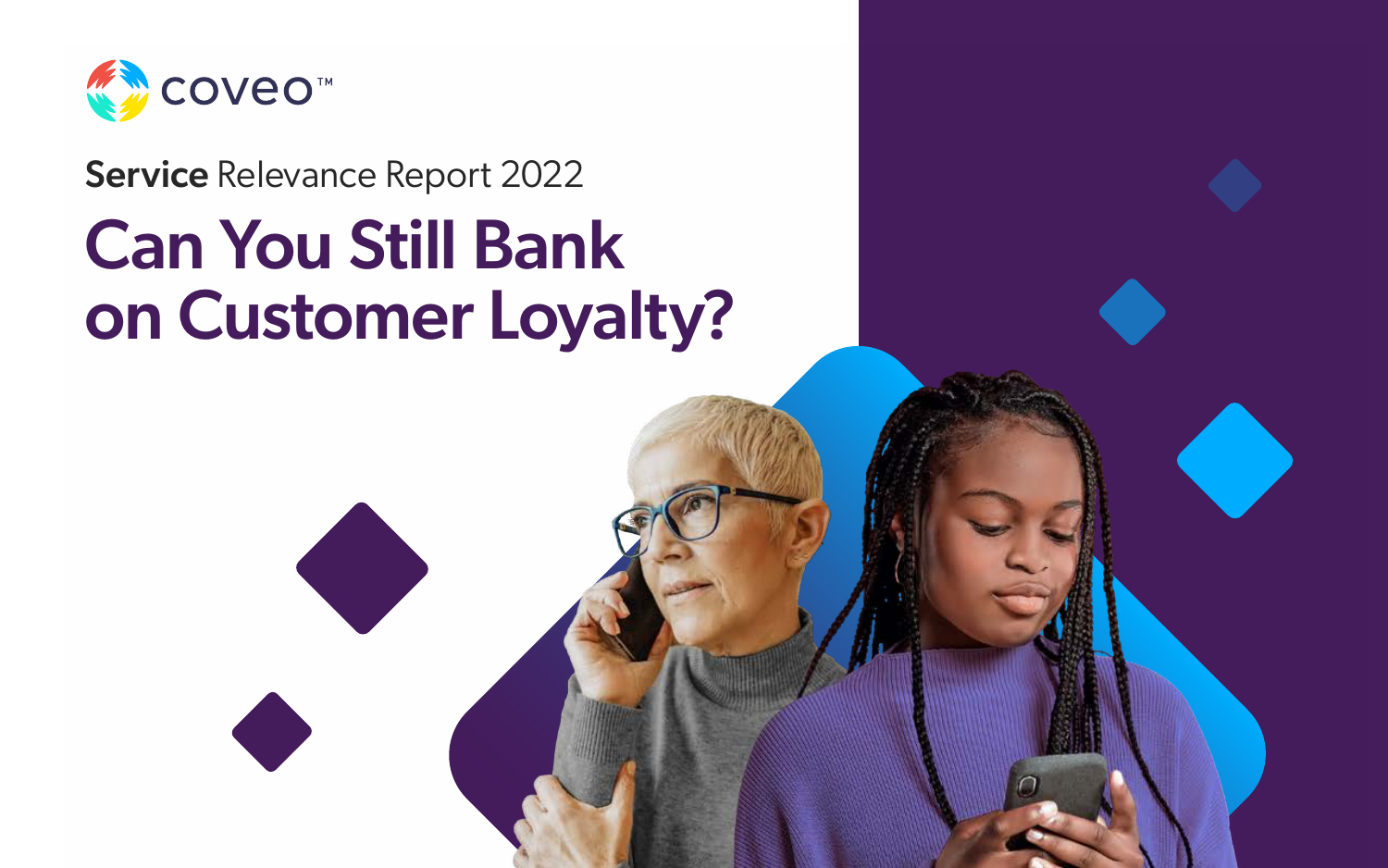Coveo introduced the Service Relevance Report in January 2021, and found that customers were disappointed by brand experiences.

### In fact, 73% broke up with the brand after three bad experiences.

Twelve months later, we asked 4,000 consumers in the U.S. and U.K. if the situation had gotten better. What's more, we also looked at what triggered customers — by age.

Turns out, brand loyalties are at risk for opposing reasons.

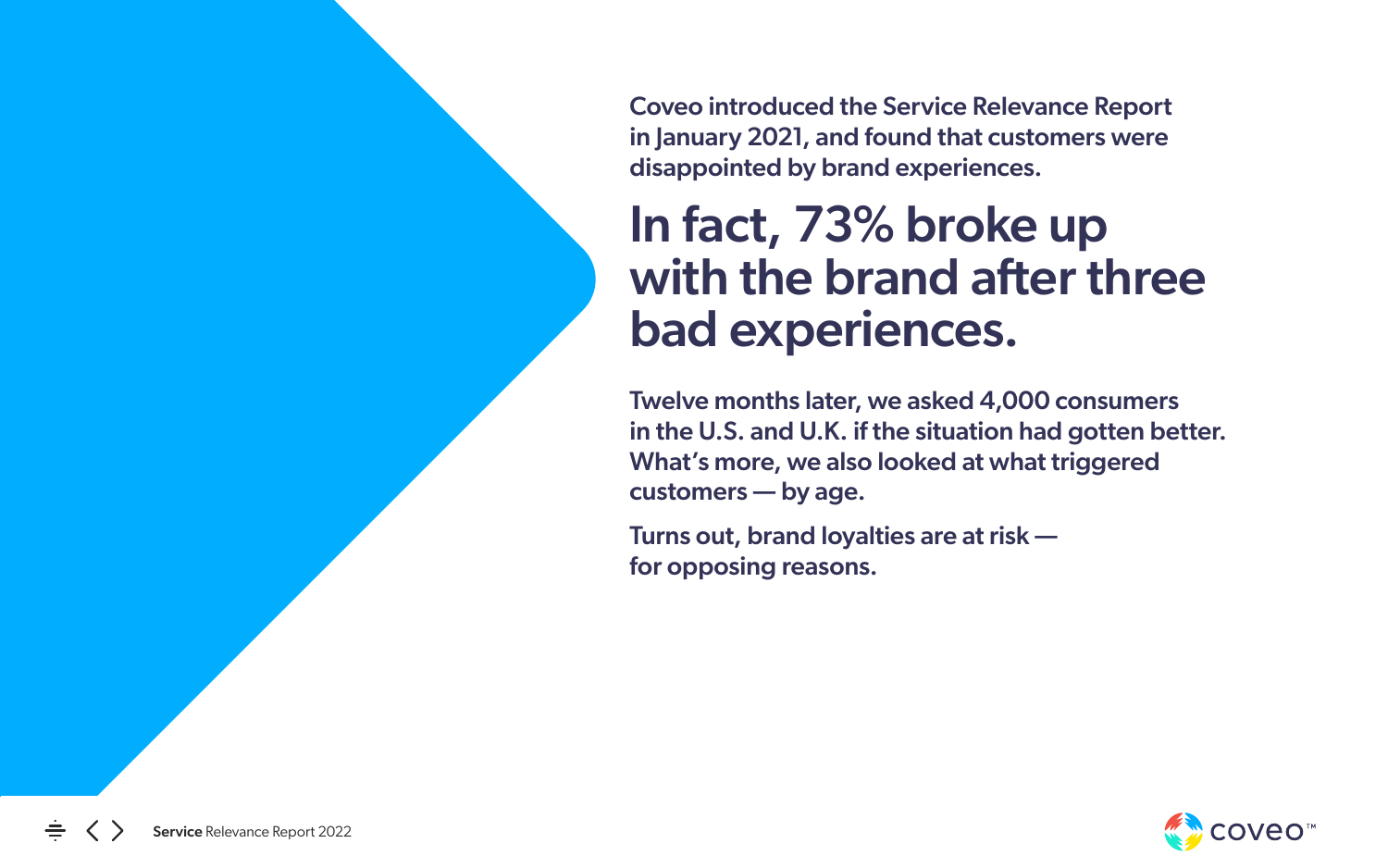# The Fraying Thread of Customer Loyalty

#### If we had to distill the current customer service landscape into a single word, that word would be *tenuous*.

Customers are losing patience — and jettisoning brands — with poor service, but the nuance of how and why different demographics choose to leave is more compelling.

Take traditional phone support: it's easy to claim that nobody wants to dial into a call center, but the data is far less definitive.

In our latest Relevance Report for Service, you'll find original research that paints a more nuanced picture of what modern customers really want from their service experiences.





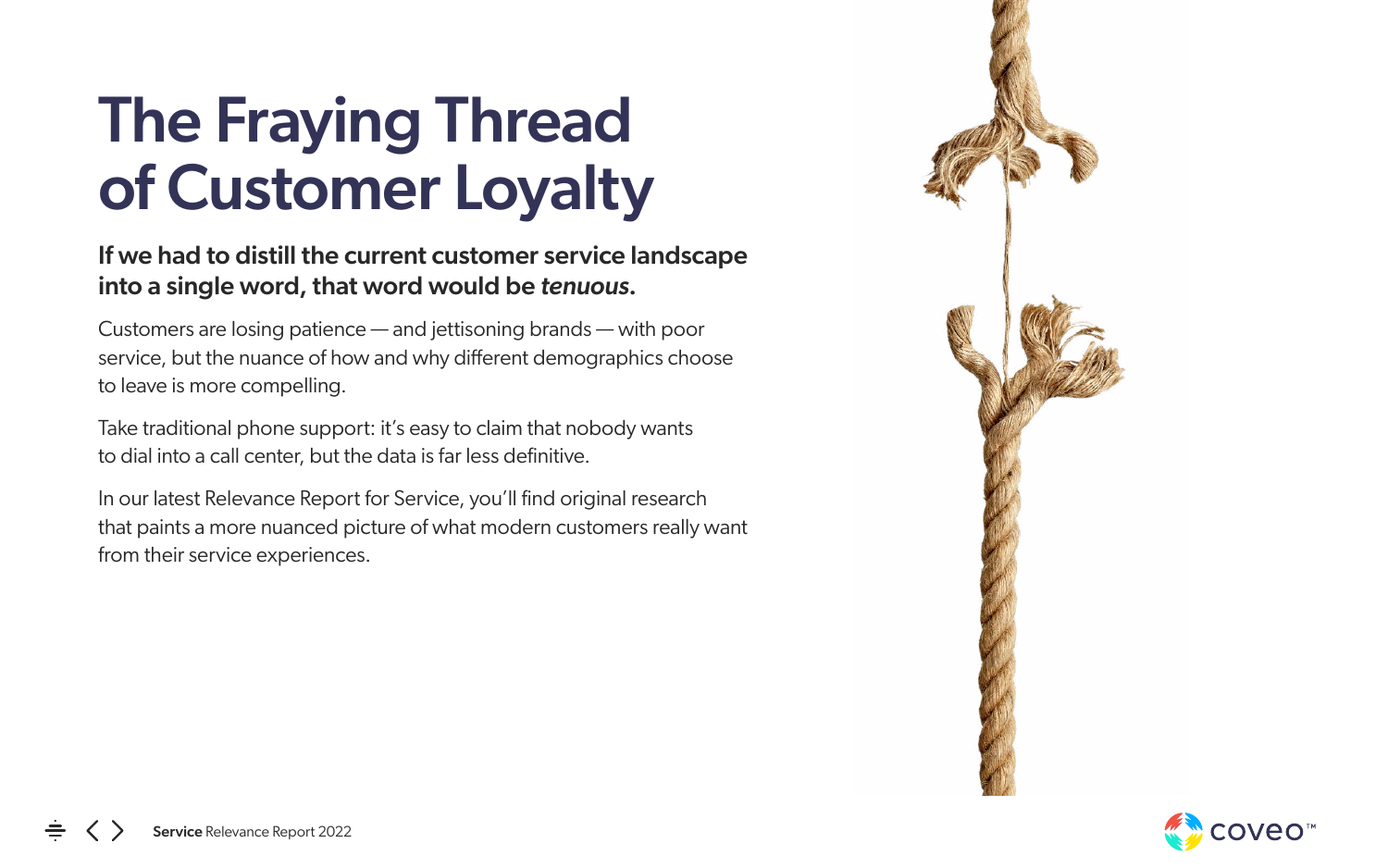## 96% of people say a negative customer service experience affects whether or not they would buy from that company again.



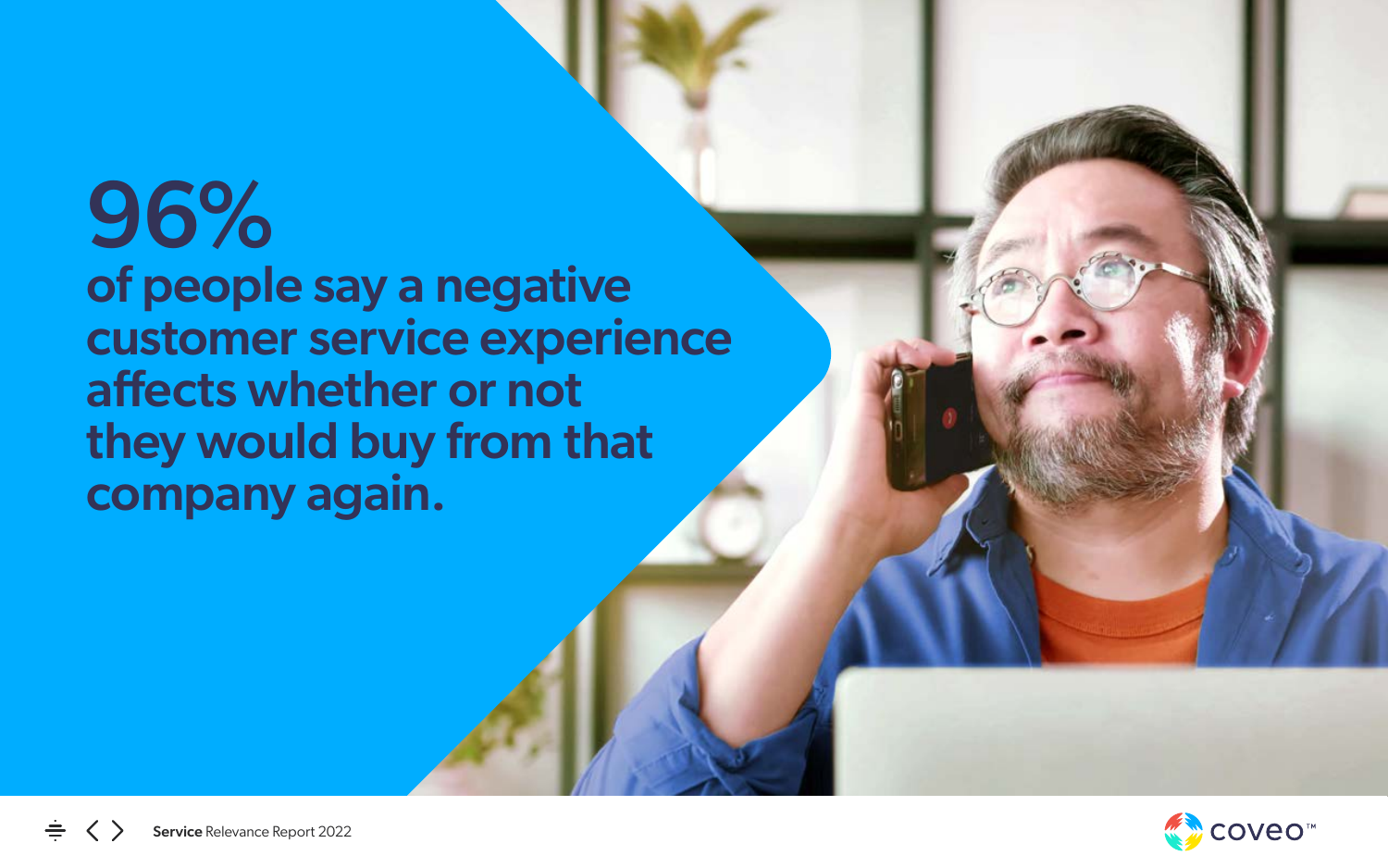### Customers Expect Excellence and They're Losing Patience Fast

Brands with substandard customer service can feel a lot of things when their customers churn, but surprised shouldn't be one of them. For years, we've seen a steady uptick in the rate at which customers will abandon a brand after a series of poor experiences. But now we are seeing "one-and-done" behavior emerging.

As to why customers have grown so impatient, two explanations come to mind: fatigue and robust competition. Customers are tired with overwhelming hoops and dead ends; and they know they have more choices than ever with respect to quickly finding what they need online.

of customers would drop a brand after just three negative service experiences — up from 73% last year.

of customers would drop a brand after just one negative service experience.



## 76%

# 12%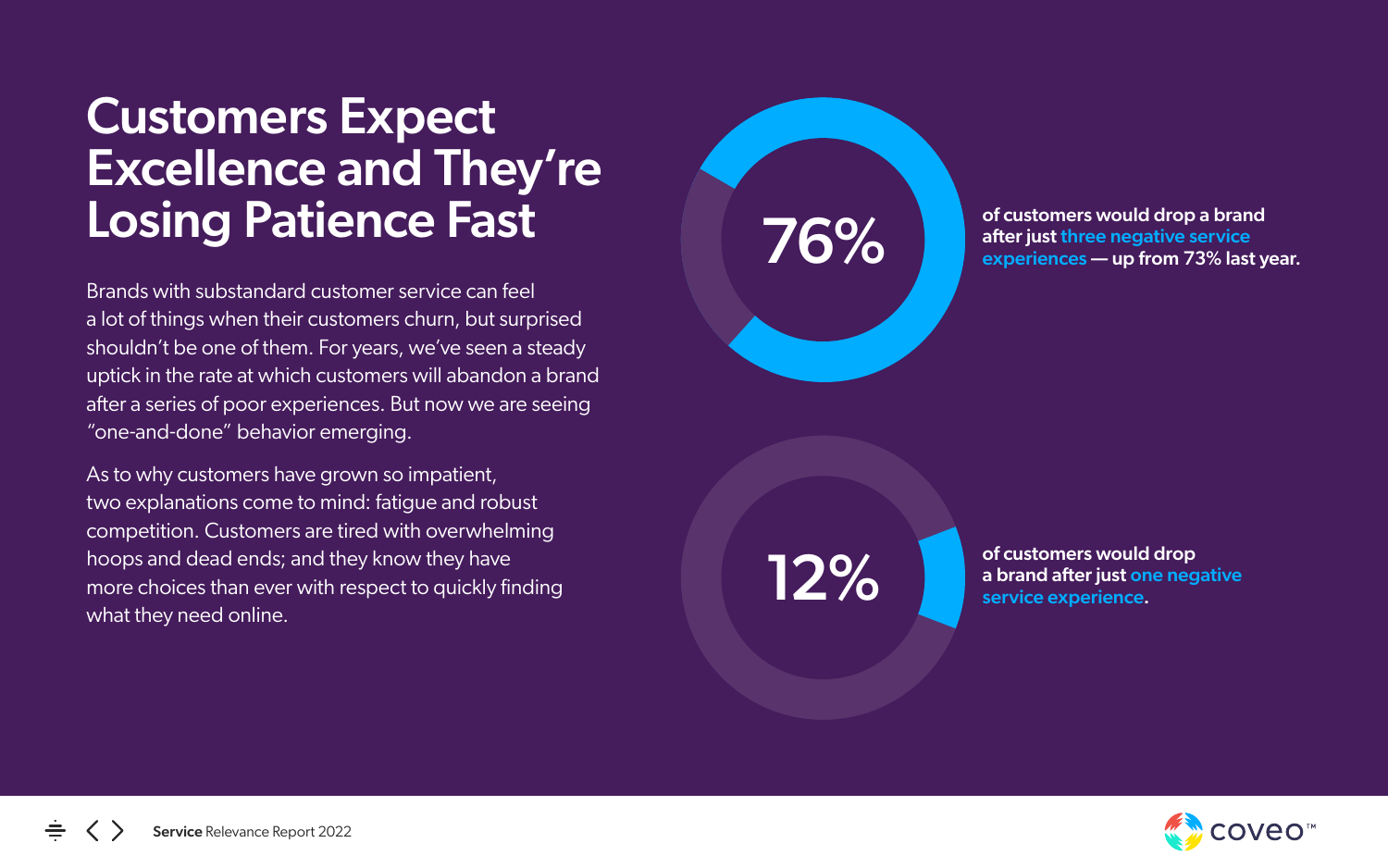### Tip of the Iceberg: Bad Service Costs More than Companies Realize

Unhappy customers are putting less energy into suffering with poor service experiences. Why give time and effort toward a company that doesn't invest in superior customer service?

In particular, ghosting is becoming more rampant. Without giving any prior indication of dissatisfaction no phone or email complaint, survey response, or social media mention — customers will simply leave.

of customers rarely or never 46% up from 44% last year.



This makes it difficult for companies to identify, anticipate, and respond to potential sticking points across the service journey.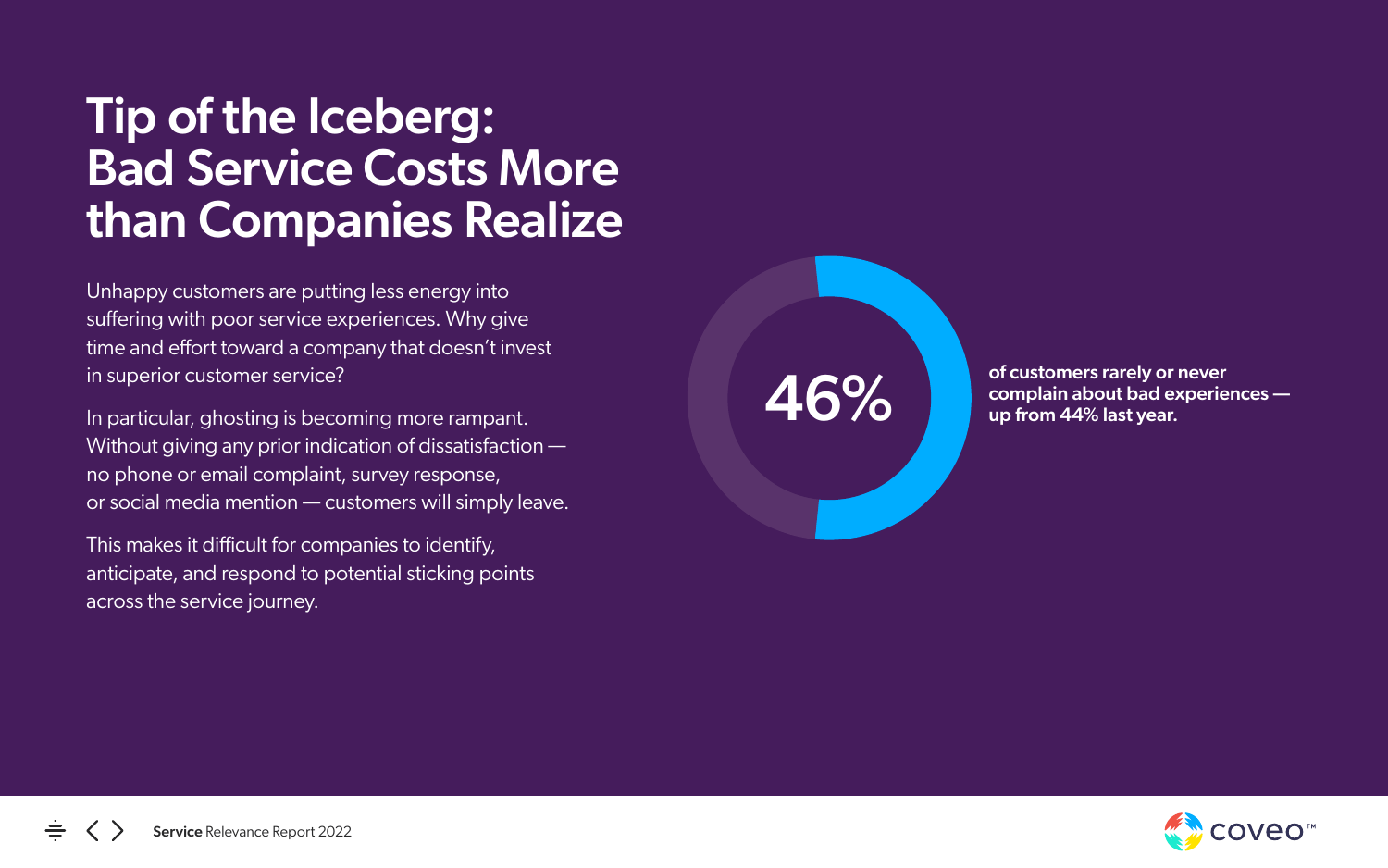

# Balancing Self-Service and Contact Centers

The increasing demand for timely self-service experiences is undeniable. For many customers, a simple online search can answer most of their questions, even the more complex ones. For businesses, self-service helps reduce customer friction, take pressure off the call center, and even drives down cost.

Yet, self-service alone is not enough. Overcommitting to call deflection can be a mistake. As our research shows, many customers end up in the call center anyway, either out of necessity or personal preference. Some people simply must get through to a human being — it's how they want to get help.



Companies must give due balance to self-service and contact centers, with the two working in tandem.

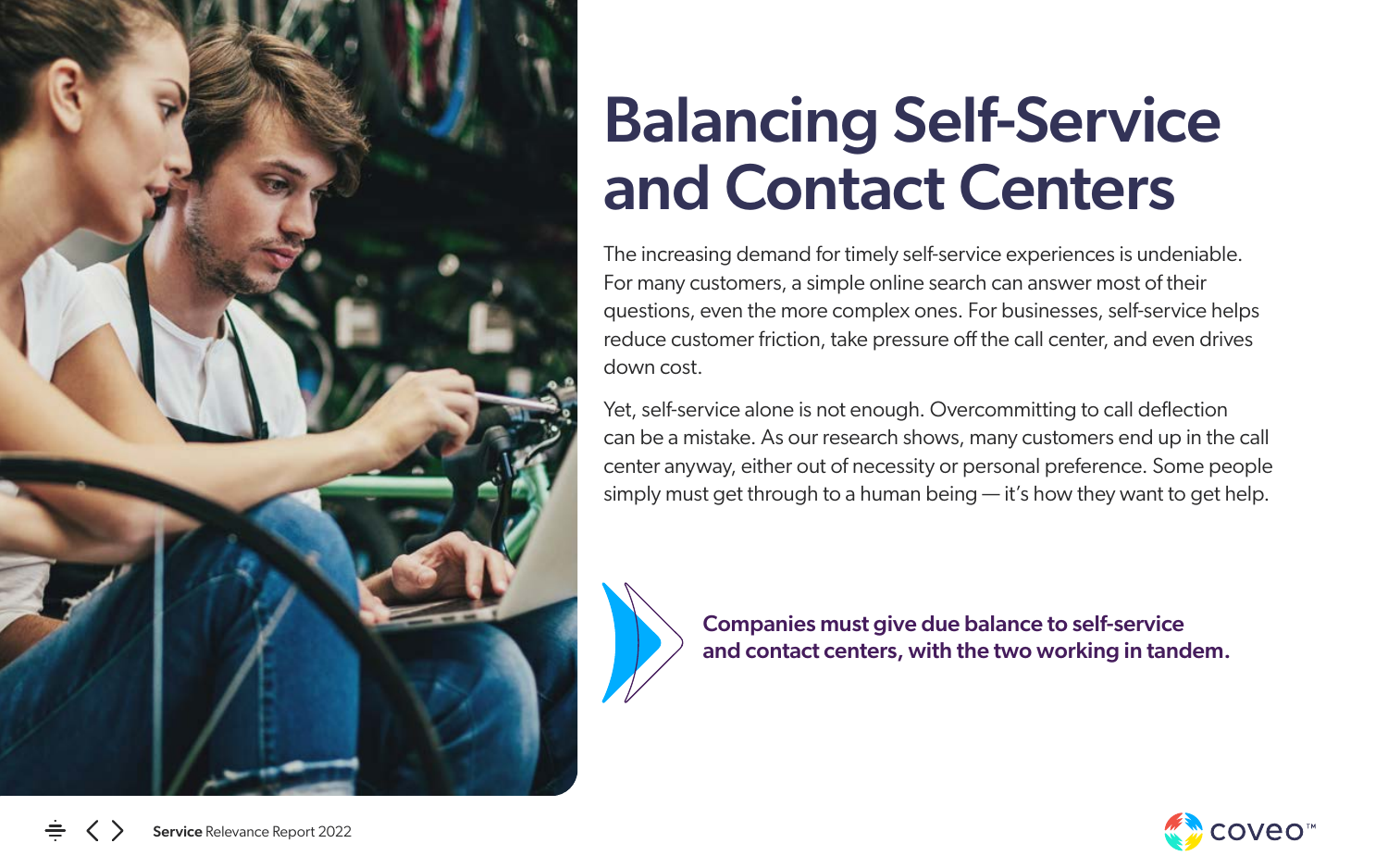#### Baby Boomers Generation Z

40% of Generation Z say they will abandon a brand if they can't resolve an issue on their own.



52% by of Baby Boomers<br>
if they can't speak<br>
if they can't speak<br>
Sample 10% More than 52% of Baby Boomers will drop a brand if they can't speak to a person.

86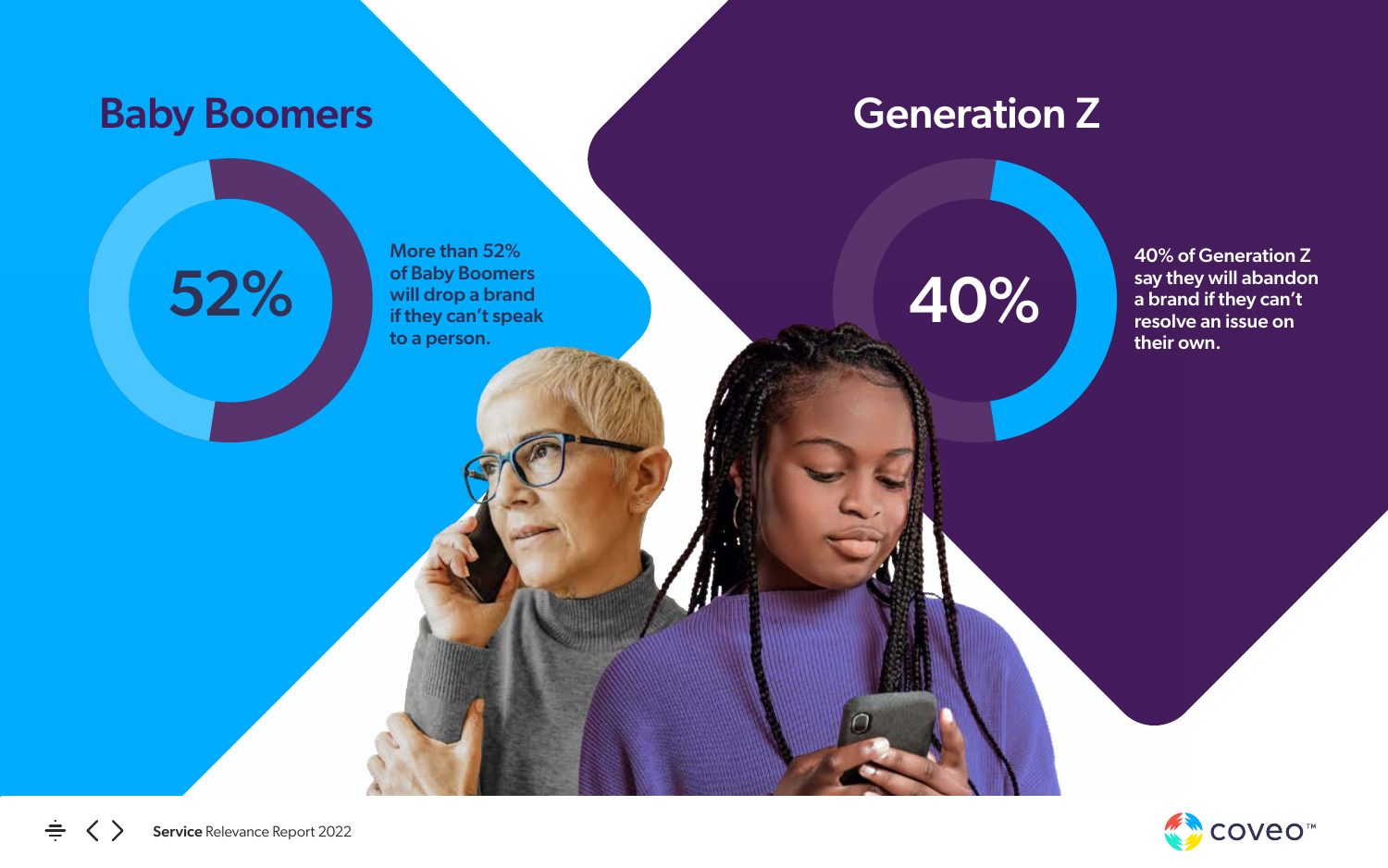# 22% of customers would abandon a brand after getting conflicting information from customer service and support agents.

Service Relevance Report 2022





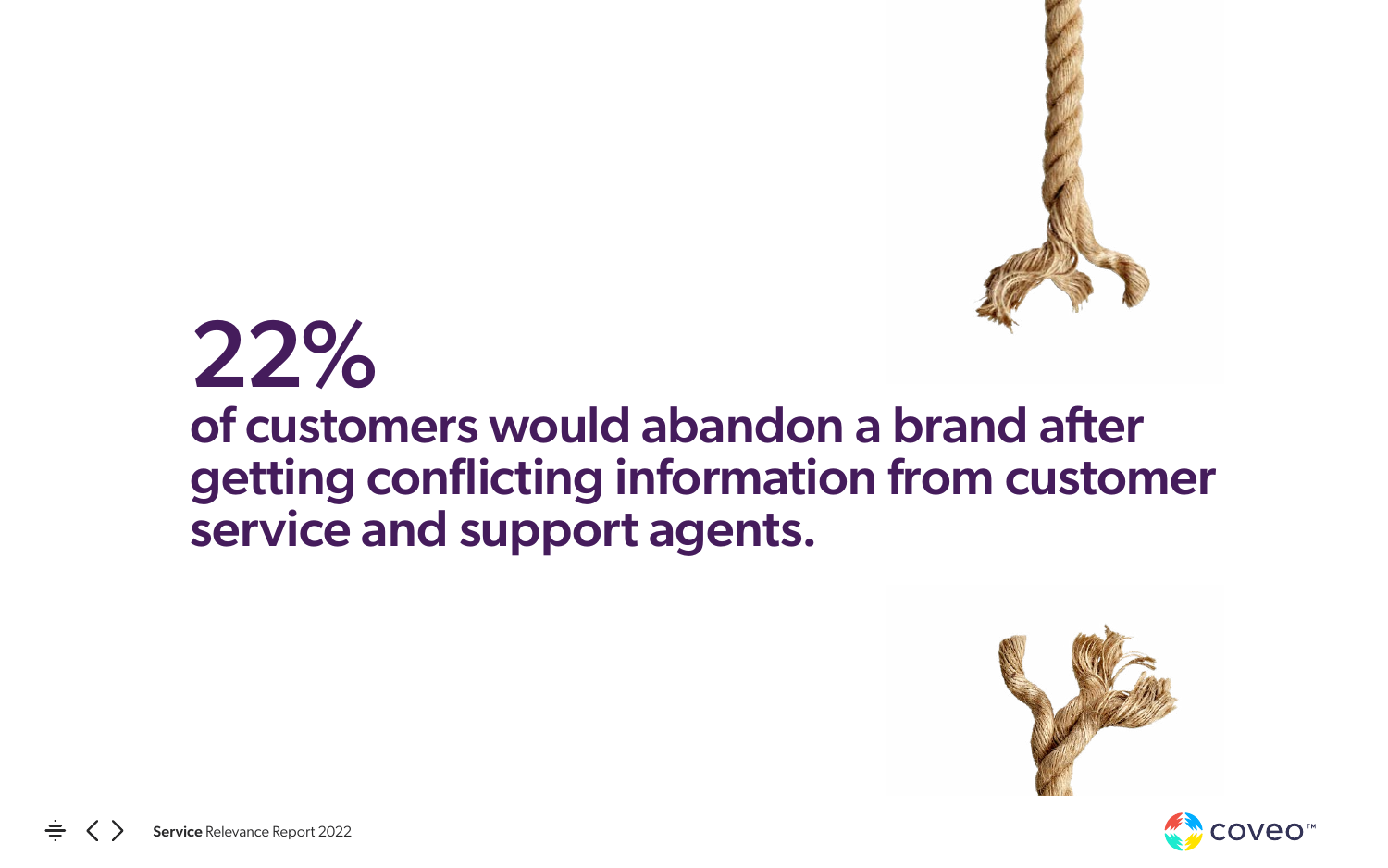## It's 2022 and Agents Are Still Buried

Across all of the demographics we surveyed, customers expect the service and support agents they interact with to be consistent, accurate, and fast. But how are agents supposed to meet this expectation when they're constantly sifting through irrelevant intel?

Despite tremendous advances in enterprise search, call deflection, and self-service — in call center technology, customer insights, and knowledge management — far too many agents still struggle to find the right information in the right moment.

of the information that the average person working in customer support receives at work every day is irrelevant to their job role — a 65% leap over last year's report.



41%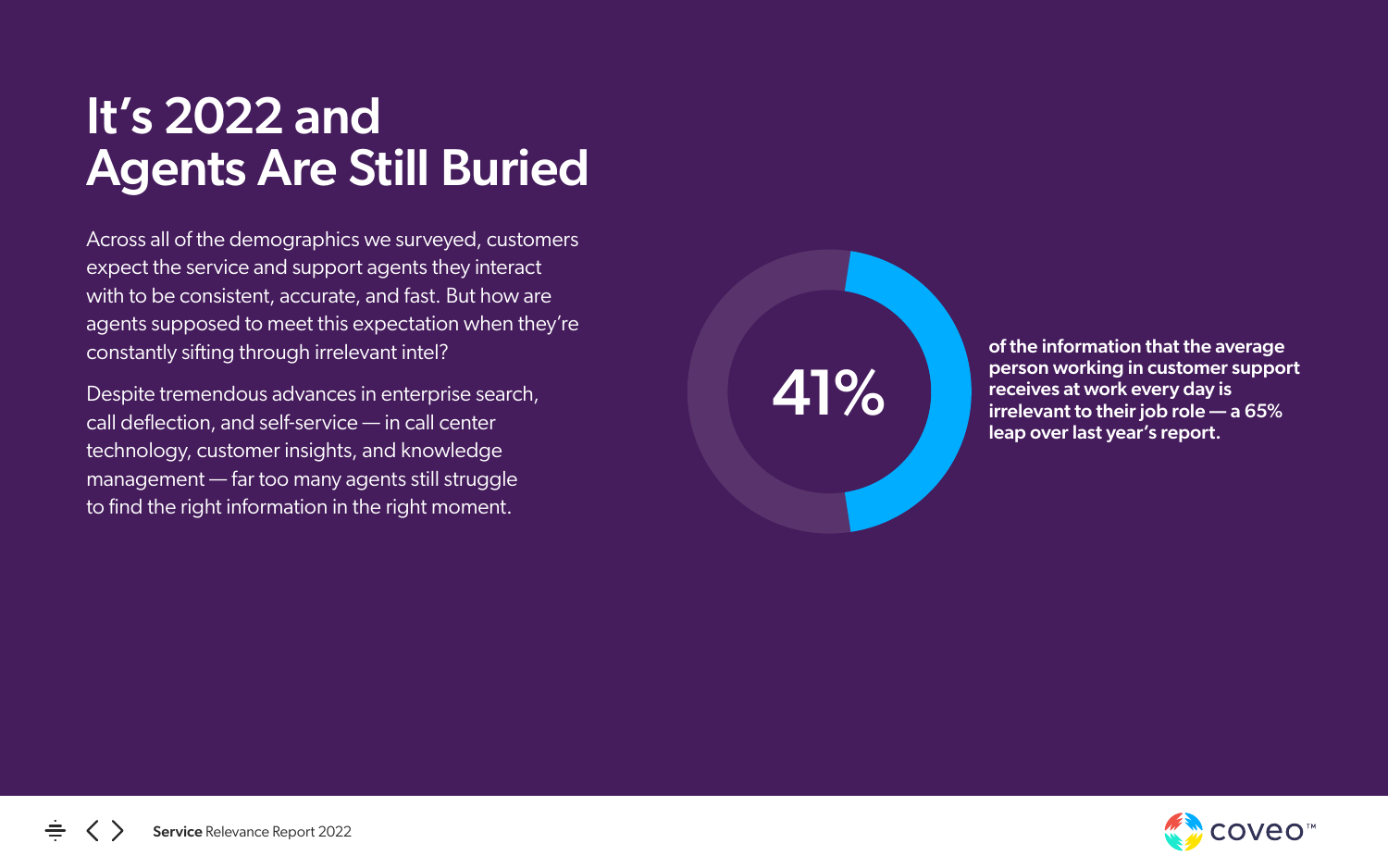

# Anticipating Customer Intent

As these latest findings suggest, accounting for all nuances across every service journey remains a distinct challenge. Those journeys comprise disparate customer groups, each with their own expectations, alongside the many service and support agents working to serve them. Don't forget the various service channels and countless digital touchpoints available to customers.

To enrich service experiences (regardless of channel) with relevance at scale, companies need the help of artificial intelligence (AI).



Self-service experiences must anticipate customer intent — while service and support agents must be empowered with timely, relevant answers.

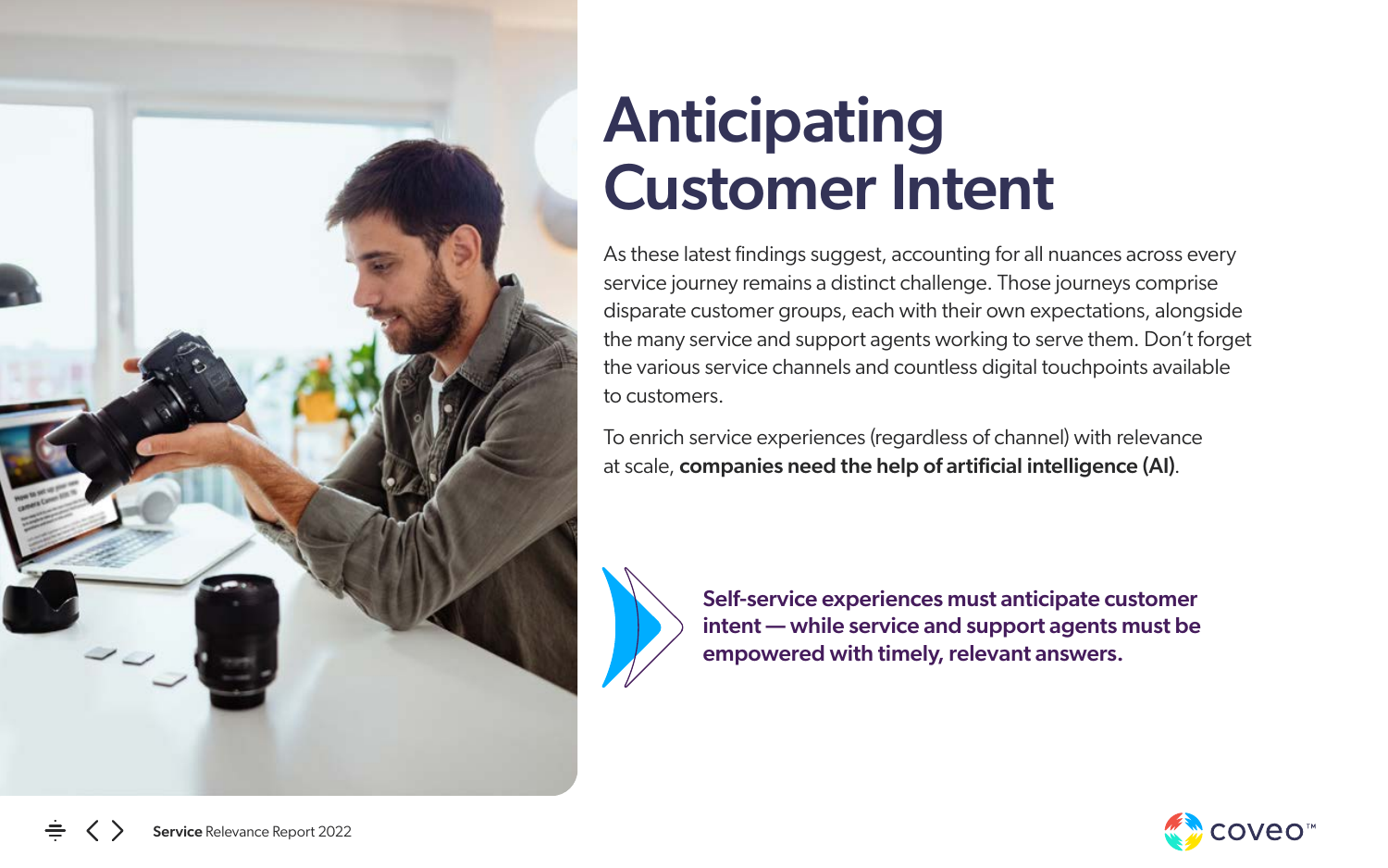# AI-Powered Relevance for Ultramodern Service **Experiences**

No brand can account for every customer touchpoint 24/7 — at least not alone. Service journeys are too varied, non-linear, and ubiquitous. AI can help brands determine customer intent and improve satisfaction.

That's exactly what AI-powered search from Coveo is designed to do.

We help you bank on customer loyalty.



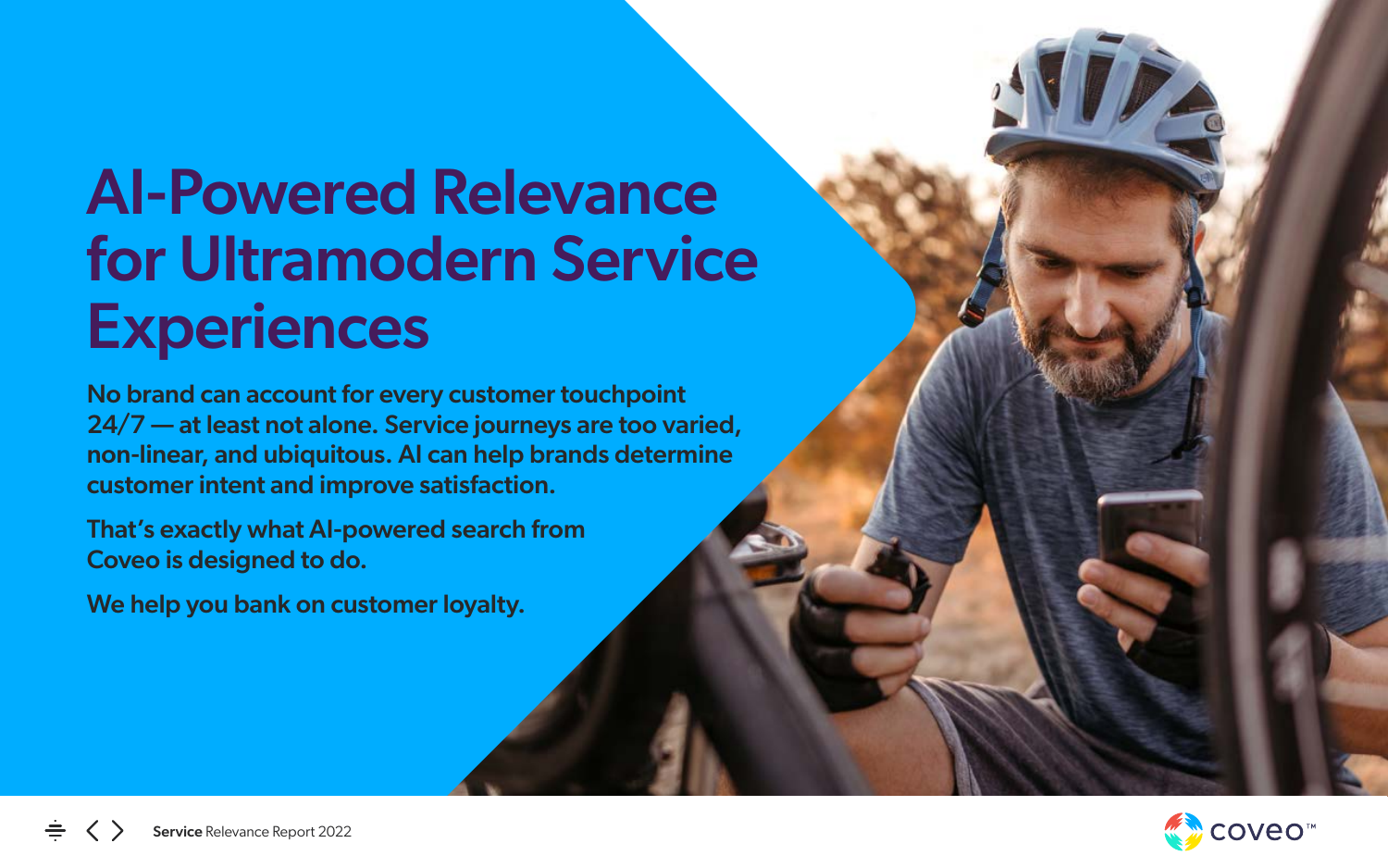# Understand Customer Intent. No Matter the Channel.



Understand what customers need and provide relevant content throughout the support journey so customers can resolve issues on their own.

Surface relevant information to call center agents to help them help customers better — and close cases faster.